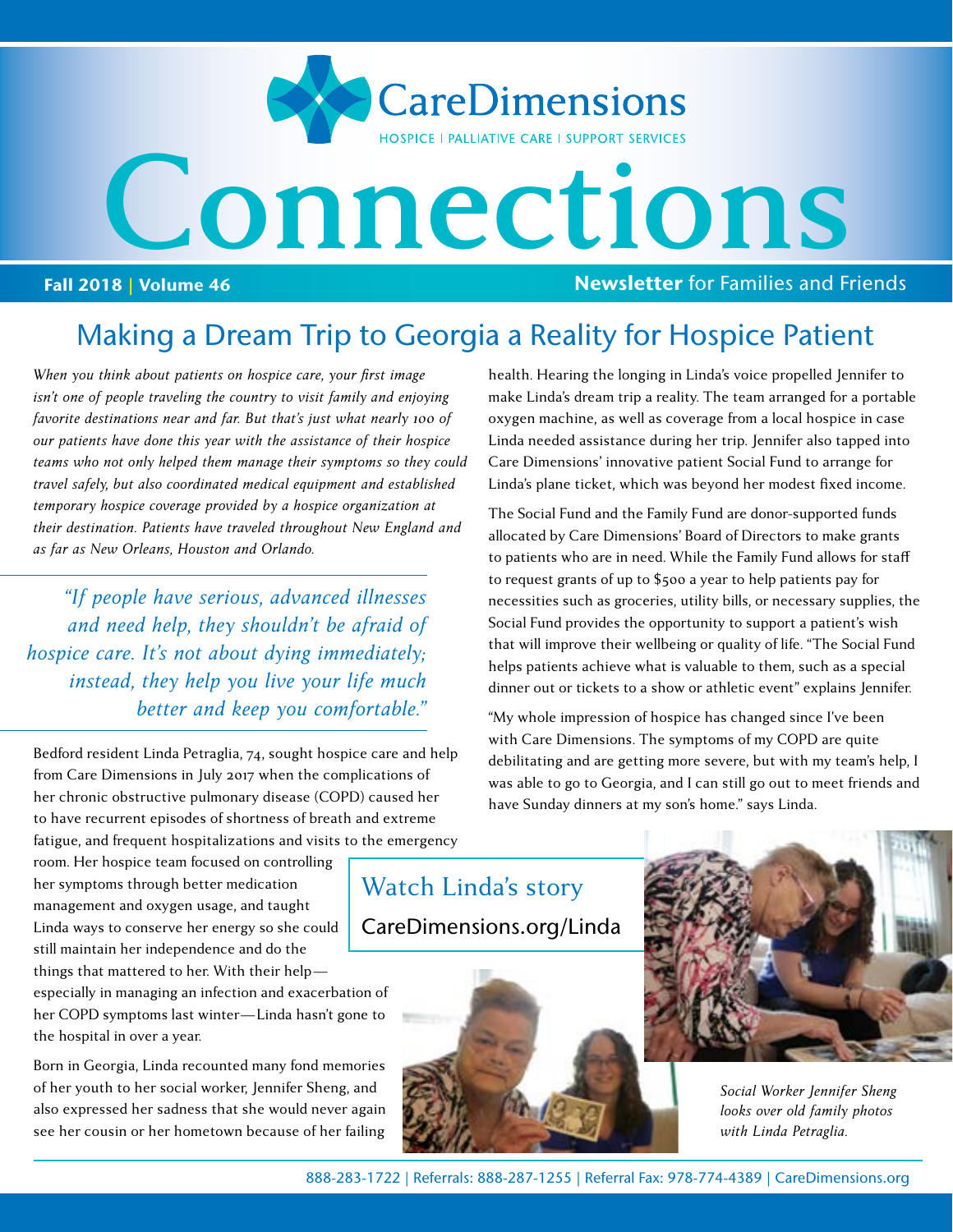2 Connections | Fall 2018 CareDimensions.org 3

**Modern Healthcare** Particia Ahern BEST PLACES TO WORK 2018



### **In This Issue**

| <b>Letter from the President</b><br>- 2                |
|--------------------------------------------------------|
| <b>Updates &amp; Announcements 3</b>                   |
| <b>Healing Connections</b><br>485                      |
| <b>Program Updates</b><br>6 & 7                        |
| <b>31st Annual</b><br>8 & 9<br><b>Walk for Hospice</b> |
| <b>Support from</b><br>the Community<br>10             |
| <b>Volunteer Focus</b><br>11                           |
| 12<br><b>Year-End Giving</b>                           |

Care Dimensions employs its own medical staff of 11 physicians—all experts in hospice and palliative care—to form an unequaled medical team that is ready to meet the needs and questions of patients and their families.



# *Meet the Newest Members of Our Medical Team*

## **Care Dimensions Recognized at Best Places to Work Gala**

This past summer, Care Dimensions was recognized by *Modern Healthcare* as one of the Best Places to Work in America. This esteemed designation came as a result of a staff survey in which 81% of our employees participated. In September, three staff members joined President and CEO Patricia Ahern at *Modern Healthcare*'s gala in Dallas, TX, to celebrate this recognition. We were the only hospice in New England to be named to this year's list.

Isn't it interesting how the rhythms of the season spark unique memories? It seems like every autumn my grandmother is on my mind. Though she died several years back, she was a monumental presence in my life. I actually believe that she was my first best friend. Gram knew a lot about making friends – her constant instruction to all of us was, "to have a friend; be a friend." And she lived that ideal for all of her 90-plus years.

> **David Macdonald, MD, HDMC**, has been promoted to Associate Medical Director, North Shore, after having served as a staff physician for the past two years. Dr. Macdonald works with patients on the North Shore and at the Kaplan Family Hospice House. He is a graduate of Ross University School of Medicine and is a certified hospice medical director.

### HOSPICE ADMISSIONS NURSE EASES FEARS

"You never get a second chance to make a first impression. As a hospice admissions nurse for Care Dimensions, I know this saying well because I live it every day. Once someone with advanced illness has called us to explore the hospice option, our admissions team assigns a registered nurse to visit him or her. For my patients, I am the first company representative they meet, so I need to establish a good relationship immediately. I see patients wherever they live – private residences, assisted living and skilled nursing facilities, and occasionally group homes for the developmentally disabled.

Regardless of the setting, I can count on one thing: the person I'm about to meet has been told they have a life-limiting illness and they are usually frightened."

> ~ Kitty Cunningham, RN *Admissions Nurse*

### LETTER FROM THE PRESIDENT

### Welcome to our newest edition of Connections!

When I think of friends, I smile and reminisce about visits and kindnesses and doors that open to us for friendship, fellowship and nurturing.

- Standing at the front door in a snowstorm holding a birthday cake.
- Walking through the back door to the patio for 'smores.
- Meeting at the doorway of a restaurant for an anniversary celebration.
- Walking through a door at a house of worship for a baptism, wedding or funeral.

We do so much with each other all through the years of having friends and being friends. And those years define our lives.

And then, for so many, the time comes when more friends are needed due to the acceleration of an illness or loss. The call comes to Care Dimensions – someone needs our clinical team for hospice or palliative care, someone else needs a bereavement expert, and another needs to give back by volunteering or making a donation. This type of friendship must germinate quickly and accelerate to the beat of what is needed – and it does so in such an elegant way because of the spirit of intention on both sides – those who seek help and those who can provide it.

This year, we submitted our organization for consideration as one of *Modern Healthcare* magazine's national Best Places To Work in Healthcare award. We won our place on the Best Places to Work list because of the humility and tender concern that our staff and volunteers display for everyone who finds their way to us.

As a friend of Care Dimensions, I want to assure you that our North Star is, and will always be, our mission that drives our values and priorities. We are so grateful for the support we receive from our communities and we will always be there for you and your family – no matter what door it is we need to open.

It turns out Gram was right. The accomplishments of Care Dimensions in our communities – one door at a time – proves it. To have a friend, be one.

Enjoy today!

President and CEO

*L to R: Kristin DiFiore, VP of human resources, Karen Curtin, talent acquisition manager, Patricia Ramsden, director of admissions, and Patricia Ahern, president and CEO.*



## Read Kitty's full blog post



[CareDimensions.org/VoicesOfCare-Kitty](http://CareDimensions.org/VoicesOfCare-Kitty)

### CARE DIMENSIONS EMPLOYEES GIVE BACK

In celebration of our 40th year of serving the community, we've started a new program for Care Dimensions employees to give back by volunteering with a community organization. Care Dimensions is providing 16 employees with four hours of paid time to volunteer with a community organization of their choice. Staff are volunteering in a wide variety of settings: emergency and homeless shelters, town clean-up projects, animal rescue shelters, elder service, schools and educational nonprofits.

*Elizabeth (Beth) Enos, RN case manager, volunteered her time sorting and packaging clothing for the Community Giving Tree.* 

**Heidi Blake, MD**, joined Care Dimensions as a staff physician in early 2018 and works at both inpatient hospice houses. A graduate of Tufts Medical School, she also completed a fellowship in Hospice and Palliative Care Medicine at Massachusetts General Hospital, Dana-Farber Cancer Institute and Brigham and Women's Hospital.

**Talia Lewis, MD**, joined as a staff physician this summer and cares for patients in Greater Boston communities and at the Care Dimensions Hospice House in Lincoln. Dr. Lewis received her medical degree from The Medical School of International Health at Ben Gurion University in Israel and completed a fellowship in Hospice and Palliative Care Medicine at Rhode Island Hospital/Brown University.

**Anna Chon, MD**, also joined as a staff physician this summer and is based on the North Shore. Dr. Chon received her medical degree from Brown University and completed a fellowship in Hospice and Palliative Care Medicine at Stroger Hospital and Rush University Medical Center in Chicago.



**Celebrating** of service 1978-2018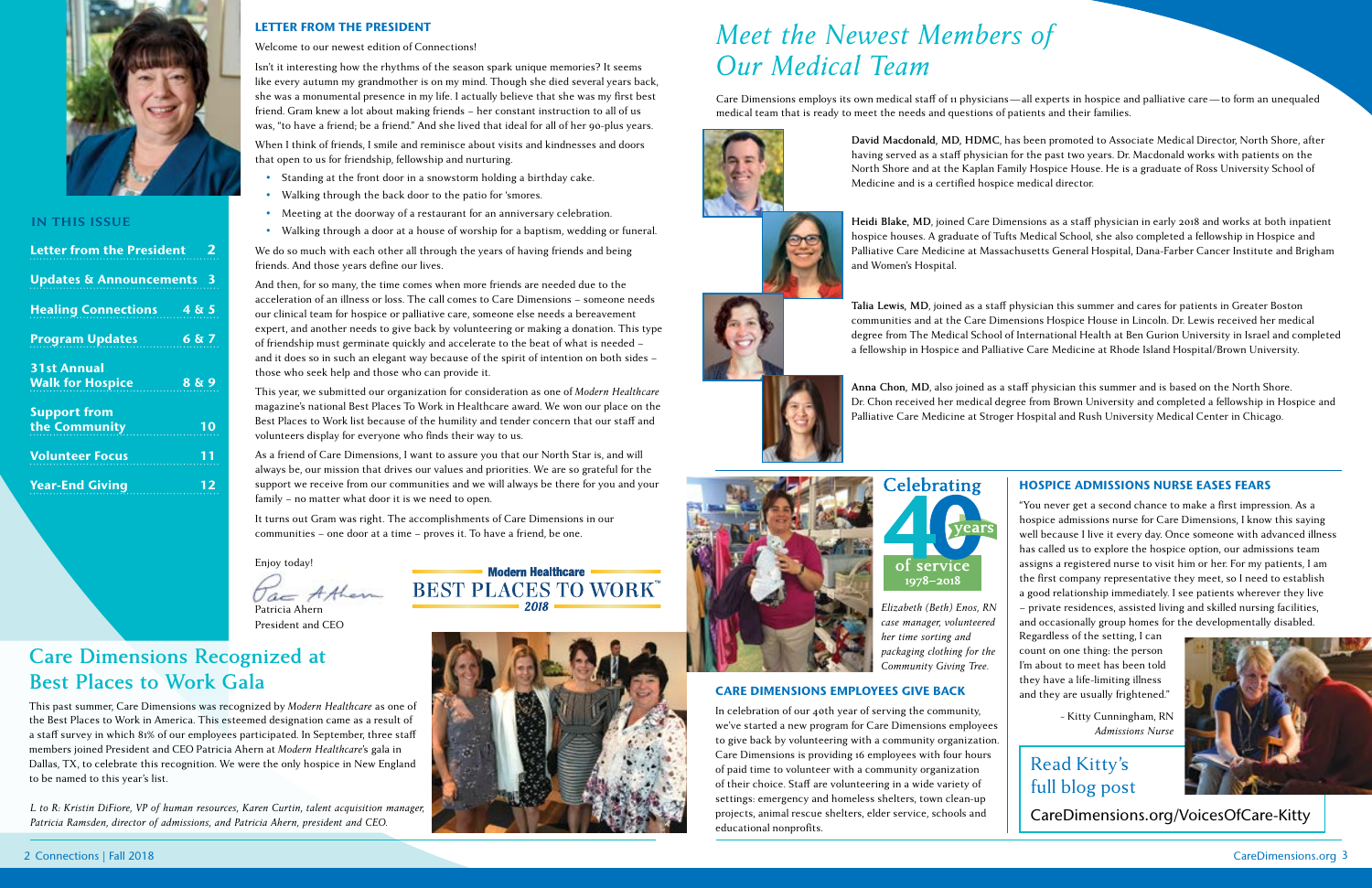### *Dorchester*

Free Family Bowling Night *Tuesday, January 15th, 6 – 8 p.m. Boston Bowl, 820 Morrissey Blvd, Dorchester*

Join us for a bowling night for children 4-18 and their parents/guardians who experienced the death of someone close to them. Families can participate in bowling and meet other grieving families in our community.

Free pizza and two bowling games will be provided. Space is limited. Advance registration is required.



### *Mattapan*

Family Grief Support Nights: February to June 2019 *Meets on the 1st Tuesday of each month, 6 – 7:30 p.m. Boston Medical Center's SPARK Center, 255 River Street, Mattapan*

Families with children 4-18 are invited to our family night where we will do fun and creative activities together. Pizza and salad will be served at the beginning of each group. Advance registration is required.

### *Danvers*

### North Shore Children/Teen Bereavement Group: February to June 2019

*Meets on the 2nd & 4th Tuesday of each month, 6 – 7:30 p.m. Holy Trinity Church, 16 Sylvan Street, Danvers* 

Children and teens will be divided into groups based on age. There will be a group for parents/guardians on "Raising Grieving Children" at the same time and location.

Pizza and salad will be served at the beginning of each group. Advance registration is required.

### UPCOMING CHILDREN'S GRIEF SUPPORT PROGRAMS

*To register for any of these programs, contact our Children's Program staff at 978-750-9335 or [ChildLife@CareDimensions.org.](mailto:ChildLife@CareDimensions.org)*

### REACHING OUT TO COMMUNITY GRIEF PROFESSIONALS

In September, we welcomed community grief professionals who work with bereaved children and adults to a networking session at the Bertolon Center for Grief & Healing. Participants learned about our grief support services and attended a professional education program related to the challenges facing survivors of sudden or traumatic loss. The event helped to strengthen the connections of the region's network of bereavement professionals. For more information or to join our list of community providers, please call 888-774-5100.

### CHILDREN'S GRIEF PROGRAM EXPANDS REACH THROUGH PARTNERSHIPS

*April Evans (center), manager of bereavement services, speaks with a community grief professional.*

# Healing **Connections**

### **RESOURCES FROM CARE DIMENSIONS GRIEF SUPPORT PROGRAM**

### COPING DURING THE HOLIDAYS WHEN YOUR LOVED ONE IS SERIOUSLY ILL

Holidays are meant to be a celebratory time that creates lasting memories. Many people enjoy spending time with family and friends honoring their many traditions. However, if you are caring for a loved one who is seriously ill, it can be challenging to balance caregiving responsibilities while preparing for the upcoming holidays. You may feel overwhelmed, but with support, you and your family can still enjoy meaningful and joyful experiences during this holiday season. Consider these suggestions to help minimize your stress and enhance the quality of the time you spend with family and friends:

- **• Balance your time with others with some time alone—both are important.** Solitude can provide you with time and space to think about how well you are doing. Focus on all the good things you are doing today for your loved one rather than dwelling on when he or she may not be there to share time with you.
- **• Don't abandon healthy habits.** Make sure to eat regular meals, try to get quality sleep and try to exercise. Physical activity is a good way to release the tension that builds around this time of year.
- **• Have some fun.** Don't isolate yourself; keep in contact with friends. Arrange for someone to stay with your loved one while you see a movie or go to lunch.
- **• Keep your schedule simple.** Commit only to events you feel are important and say no to the rest. Give yourself permission to do only what you can reasonably manage.
- **• Make new traditions.** Have a potluck dinner, order the meal from a restaurant, stay at home instead of traveling.
- **• Be kind to yourself**; recognize that you are doing your best.
- **• Talk about some of your thoughts and feelings** with someone you trust.

Try to remember that you cannot change the current situation, but you can change the way you approach the holiday season. Enjoy the special moments. A lot of love and laughter can be shared together this year. Focus on the here and now for all its simple pleasures and beauty.

*Our grief support programs are funded in part by our generous community of donors.* 

To see a current calendar of grief support programs, please visit [CareDimensions.org/Grief](http://CareDimensions.org/Grief) or call 855-774-5100.



*Keyla Kelley, child life coordinator, helps children with an art project.*

Care Dimensions and the Good Grief Program at Boston Medical Center are working together to offer family grief events at the SPARK Center in Mattapan. These free family craft nights are open to all children and teens and their families who have experienced the death of someone close to them. Families are invited to have a pizza dinner, play games, and create their own mixed media collage to celebrate their special person and/or family tradition. These events provide families with the opportunity to bond as a family, meet others who have experienced death and discuss their feelings.





### NEWLY BEREAVED WORKSHOPS

These one-time workshops are designed to support anyone suffering from a loss within the last three months. These workshops are held in two locations, one on the North Shore at the Bertolon Center for Grief & Healing and one in our office in Waltham. For information on these and all of our upcoming support groups, please visit, [CareDimensions.org/Calendars.](http://CareDimensions.org/Calendars)

### DROP-IN CAREGIVER SUPPORT

Are you balancing the role of caregiver to a loved one coping with a long-term illness or experiencing conflicting feelings of anticipatory grief?

Monday, January 8, 10:30–11:30 am Monday, February 12, 10:30–11:30 am Monday, March 12, 10:30–11:30 am

Bertolon Center for Grief & Healing, 78 Liberty Street, Danvers

For questions, please contact April Evans, LICSW at (781) 373-6609 or [AEvans@CareDimensions.org](mailto:AEvans@CareDimensions.org)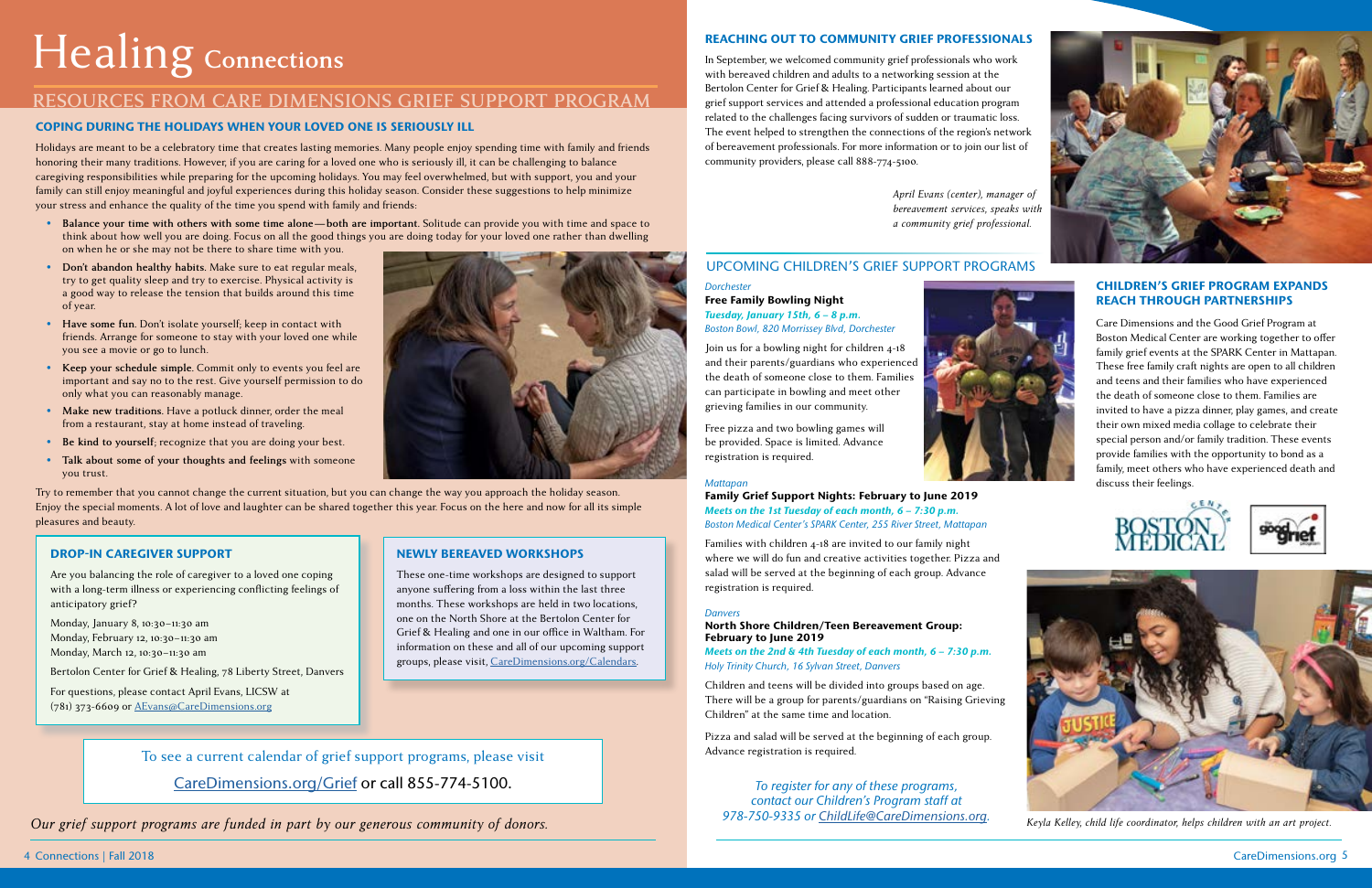

# Program **updates**

### VOLUNTEERING WITH YOUR PET IS NOW EASIER THAN EVER

As most people who own a pet will tell you, having a furry companion to visit with can reduce stress, bring joy, and put a smile on any face. Since 2010, pet therapy visits have been offered as part of Care Dimensions' Complementary Therapies program and volunteers provided nearly 500 visits in 2017. In response to the growing demand from patients, Care Dimensions is actively recruiting new pet therapy volunteers and recently launched a pet visitor program.

While the dogs get most of the attention, it's their human partners that make this volunteer program so special. Volunteers like Lisa Corbett and Johanna Grad will say it is every bit as rewarding for the volunteers as it is for the dogs and the patients.

Lisa Corbett of Beverly, spends her days as a manager at a pharmacy benefit management company, but in her spare time she and her seven-year-old mixed breed companion, Chloe, volunteer in our pet therapy program. Chloe has been a certified therapy dog for two years and the team spends one to two hours each week visiting with patients and families.

"Volunteering with your pet is an incredibly rewarding experience that is good for your soul and does not require a lot of time," says Lisa. "On a personal level, it makes me feel good knowing I had an immediate, positive influence on another person's life."

Wellesley resident and retired physician Johanna Grad also enjoys volunteering with her 11-year-old dog Emma, who has been a certified therapy dog for nine years. The team has been volunteering four hours a week since seeing a flyer in their vet's office. They visit patients in Needham, Westwood, and surrounding towns, and at the new Care Dimensions Hospice House in Lincoln.

Memorable moments happen often during patient visits. "Once, I placed Emma on the bed beside a patient who had advanced dementia and trouble speaking. All of a sudden, he stated, 'You've brought me a dog.' This was the first complete sentence the patient had spoken in over

two years," explained Johanna. Lisa's most memorable visit happened when she brought Chloe to visit an unhappy patient. "Once Chloe came into the patient's line of vision, his angry face melted into a warm and welcoming smile," said Lisa. "He and Chloe sat together for a long time as he told me about his time in the military. Seeing the man light up around Chloe made my heart full."

### *Is your dog ready to be a pet visitor or pet therapy dog?*

Care Dimensions is seeking volunteers with dogs who are certified in pet therapy or have passed the AKC Canine Good Citizen test or equivalent to join our Complementary Therapies program. Volunteers and their dogs visit hospice patients wherever they call home – nursing homes, assisted living facilities, private homes, and our hospice houses in Danvers and in Lincoln on the Waltham line. We serve patients in more than 95 communities in Eastern Massachusetts and volunteers are needed in all geographic regions. Pet therapy visits are flexible and you decide on the hours you are able to give. Volunteers with certified therapy dogs can get started after a four-hour orientation. Volunteers for the Pet Visitor Program are required to attend a 20-hour volunteer training to prepare for visiting hospice patients and their dogs must pass the AKC Canine Good Citizen test or equivalent. To volunteer on the North Shore, contact Fran Clements at 978-750-9349, or [FClements@CareDimensions.org](mailto:FClements@CareDimensions.org). To volunteer in the Greater Boston area, contact Jane Corrigan at 781-373-6574, or [JCorrigan@CareDimensions.org](mailto:JCorrigan@CareDimensions.org).

### INNOVATIVE COLLABORATION WITH COMMUNITY PARAMEDICS ADDS SUPPORT TO PATIENTS AND CAREGIVERS

Care Dimensions provides 24/7 access to hospice professionals through our nursing support phone triage center and our evening, night, weekend staff who are available to care for our patients round the clock. To further support our patients and families during these hours, Care Dimensions is partnering with SmartCare, Cataldo Ambulance's new innovative mobile integrated healthcare program. In this pilot stage, which began with patients in our Greater Boston and MetroWest service area, SmartCare's experienced paramedics collaborate with our evening/night and weekend staff and add another layer of support, service and responsiveness to our patients and families.

The SmartCare paramedics, who have extensive training in the care of hospice patients, can provide a range of in-home care and support to help reduce worsening symptoms, caregiver anxiety and unnecessary ambulance trips to the emergency room. The SmartCare teams are in constant contact with Care Dimensions' triage nurses and provide comfort and care until the hospice nurse arrives.

"Care Dimensions is the first hospice in the state to offer this innovative service, which we know will enhance patient safety, prevent calls to 911 and emergency room visits, and keep patients in their homes where they prefer to stay," said Patricia Ahern, Care Dimensions president and CEO. "Because of donor support, we are able to offer these pioneering programs to provide the best experience for our patients and their families."

### WE HONOR VETERANS

At breakfast ceremonies in Waltham and Danvers, Care Dimensions presented its annual *We Honor Veterans* awards to individuals who were nominated for their outstanding support of veterans. We welcomed over 100 people — including several elected officials — who paid tribute to the four award winners and seven honorable mention recipients. Since 2014, Care Dimensions has been proud to be recognized as a Level 4 partner of the "*We Honor Veterans*" program, a collaboration between the National Hospice and Palliative Care Organization and the Department of Veterans Affairs. We provide respectful medical care and compassionate support for seriously ill veterans while also focusing on improving access to end-of-life care for military veterans. We understand the medical issues unique to various branches and eras of military service and offer hospice care that meets these needs, wherever veterans live.

We congratulate and thank the following *We Honor Veterans* award and honorable mention recipients:

**Award Recipients:** Adele Hultgren of Lynn, Donald Jarvis of Newbury, Erik Jeter of Peabody, and Keith Manning of Winthrop.

**Honorable Mention Recipients:** Dawn Bartlett of Peabody, Ryan Callahan of Swampscott, Capt. Stephen Castinetti, USN (Ret.) of Danvers, Margie Labedz of Winchester, George Markos of Lynn, Mike Schulze of Peabody and Karen Tyler of Wakefield.

*Learn more about our Veteran-to-Veteran volunteer training program and our special services and recognition opportunities for veterans at [CareDimensions.org/Veterans.](http://CareDimensions.org/Veterans)*



*Johanna Grad (right) and Emma at work.*



*Lisa Corbett and Chloe.*



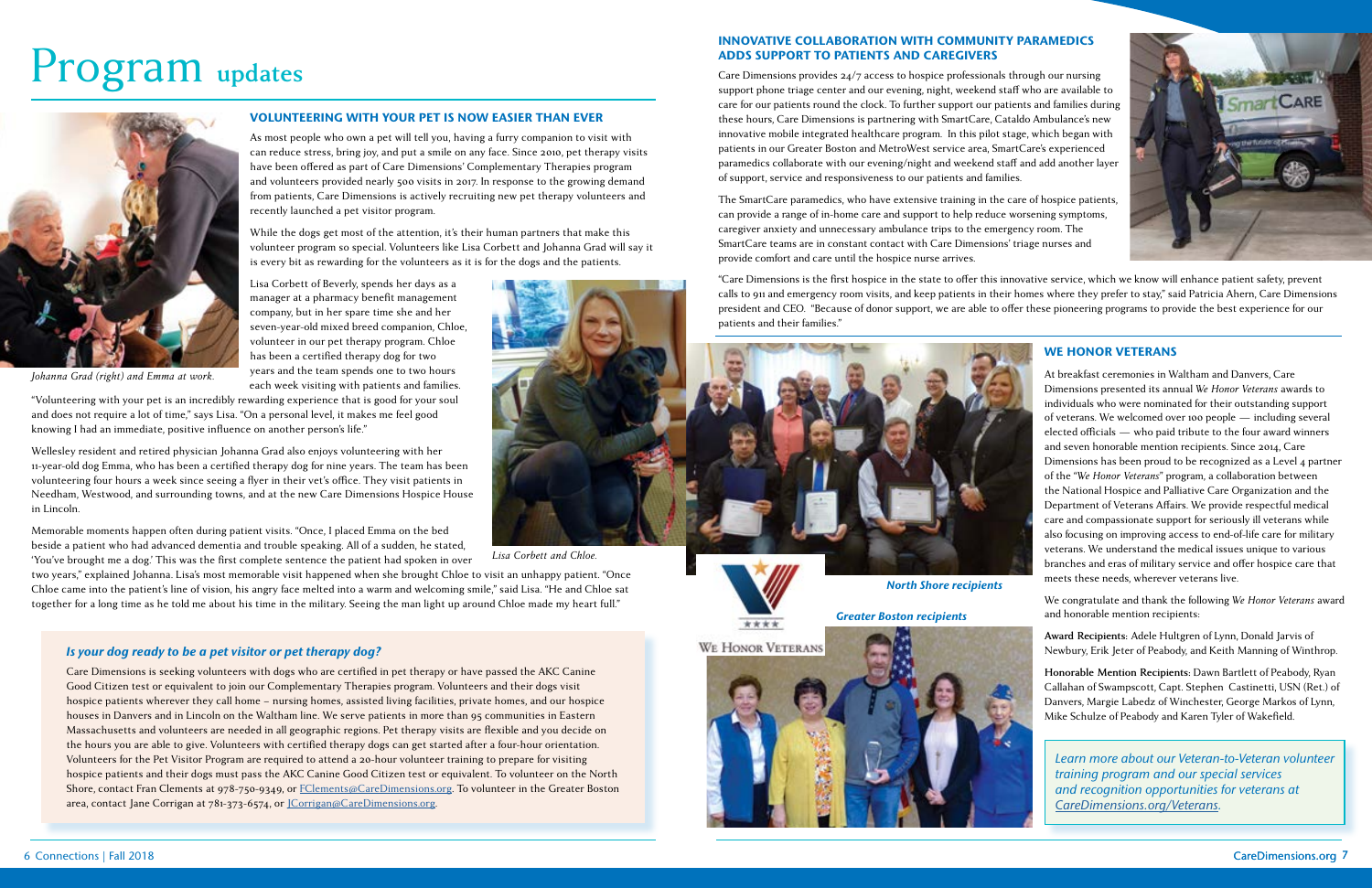# Celebrating 31 Years of Going the Extra Mile

**We are grateful to our Presenting Sponsor, People's United Bank**

**Care Dimensions gratefully acknowledges the support of our sponsors.**

Aberdeen Home Care, Inc. Align Credit Union Beals + Thomas Beauport Ambulance Boston North Cancer Association Brown Brothers Harriman Copyright Clearance Center Deaconess Abundant Life Communities Delande Electrical Supply Eastern Bank Charitable Foundation EGA Architects Electric Insurance Company Freedom Home Care Henry's Lugo Caravan #113, Order of Alhambra Love is Magic McDonalds, 77 High Street, Danvers Medline Newbury Court North Shore 104.9 FM Presidio Salem Five Charitable Foundation Solomine Funeral Homes St. John's Prep Vestmark Windover Construction Zampell

- *1. Friends from Freedom Home Care;*
- *2. Writing on the Tribute Wall;*
- *3. Team Whoosie; 4. Team Maureen;*
- *5. The team from Copyright Clearance Center;*

*6. Thousands of people turned out to walk; 7. Team Walk to Win 2018; 8. Herbie from Team Wendy; 9. Our Tribute Area, sponsored by Presidio; 10. Swampscott High School Class of '85 Team; 11. The Lucky Lemures*

On Sunday, September 30th, more than 3,500 walkers came with their family members, friends, classmates and colleagues to share smiles, laughter, hugs and tears at Care Dimensions' 31st Annual Walk for Hospice. Over 100 teams walked in memory of their loved ones and in support of Care Dimensions' mission of providing physical, emotional and spiritual care to terminally ill patients and families throughout Eastern Massachusetts.

The three-mile route, which began and ended on the campus of St. John's Preparatory School in Danvers, took walkers through the adjacent neighborhoods on a sunny fall morning. "We are inspired by all of the walkers who come together to remember their loved ones," said Care Dimensions President Patricia Ahern. "The funds raised at the Walk support many of our programs not covered by insurance, including our grief support programs, complementary therapies, education and training for our staff and the community, and specialty programs like our cardiac, respiratory, veterans and pediatric programs. We are grateful for the community's support."

To see photos from the day, visit [Facebook.com/CareDimensions](http://Facebook.com/CareDimensions)



# **Care Dimensions Walk for Hospice**











*Special thanks to the St. John's Prep School community for welcoming the Walk for Hospice to your campus.*

4







8 Connections | Fall 2018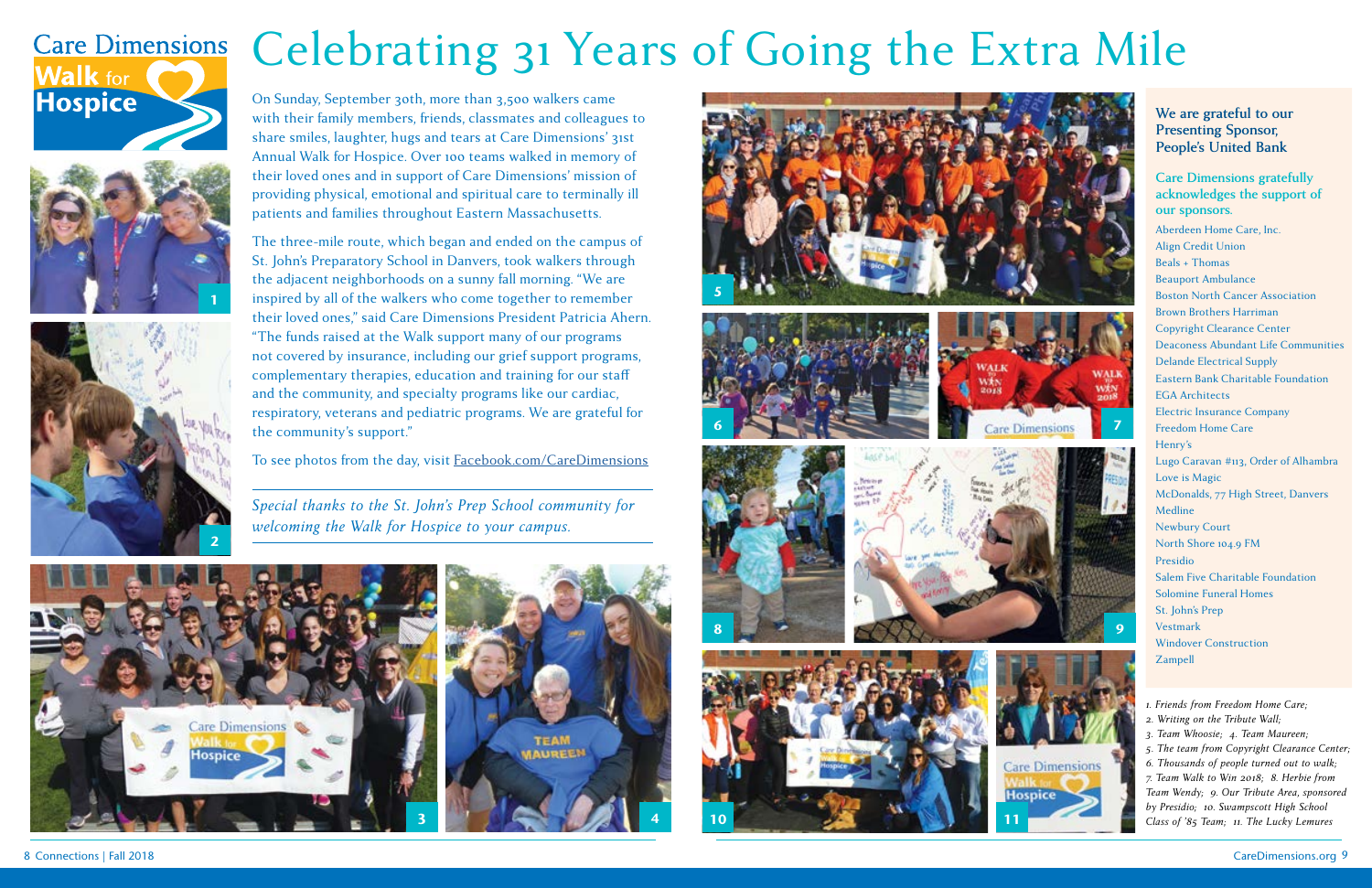Read Gail's full blog article Gail sought out hospice volunteering after witnessing her father-in-law die in severe pain due to cancer. "There was no one to tell us what to expect of the dying process and I knew there had to be a better way," she recalls. That experience prompted her to join Hospice of the North Shore (which rebranded to Care Dimensions in 2104) as one of our first volunteers. She began by visiting hospice patients once a week in their homes, but that quickly blossomed into spending several days a week visiting patients, sitting vigil or offering Reiki to patients and caregivers. focus has always been about the patients – bringing them comfort and dignity. Each aspect of her volunteering Laurie Gello (right), a Care Dimensions hospice Care Dimensions to support five long-time hospice aides as they work to obtain their helped to contage the North Shore (which rebranded to Care has helped serve that purpose.

[CareDimensions.org/VoicesOfCare-Gail](http://CareDimensions.org/VoicesOfCare-Gail)

### VOLUNTEER VOICES

*This fall, the National Hospice and Palliative Care Organization (NHPCO) selected Gail Thompson as one of its top five finalists for its 2018 Patient Care Volunteer of the Year Award.* 

Gail Thompson of Peabody began her journey with Care Dimensions 38 years ago as one of our first volunteers. In 1980, she made a commitment to improve the lives and deaths of people with terminal illnesses and she continues to live out that commitment today.

- A busy mother and community volunteer, Gail learned much in those early years about helping patients and herself. "Serving as a hospice volunteer gave me the strength to make critical changes in my own life," said Gail. "I learned to be vulnerable and accept my vulnerability, while always trying to bring something positive to the situation." When Care Dimensions' Kaplan Family Hospice House opened in 2005, Gail began volunteering as a greeter,
- patient companion and mentor for new volunteers helping at the hospice house. But for Gail, the



# Support from the Community Volunteer focus



*aide for 17 years, recently completed a Certified Nursing Assistant program thanks to a generous donation from Beatrice O'Kane and her estate. She is pictured with Clinical Director Florence Exantus and Clinical Manager Pattie Condon.*

### THE EVERYDAY PHILANTHROPIST WHO IS CHANGING LIVES

As a small child living through the Great Depression, Beatrice O'Kane grew up knowing the value of hard work and saving for the future, which she carried over into her marriage to firefighter John "Skip" O'Kane. The pair married after John returned from WWII and they lived a happy life for over 30 years in Peabody, where Beatrice worked as a retail clerk at Sears for 15 years. In their later years, she and John enjoyed retirement together until his death in 1994. Though Beatrice and John lived modestly, they knew the importance of saving money, investing and building a lasting legacy.

When Beatrice died in 2015, her lifetime of savings left substantial bequests to three organizations, including Care Dimensions. As a non-profit, Care Dimensions is a safety net provider of hospice care for all patients, regardless of the complexity of their condition or ability to pay. Bequests and planned giving help us provide care whenever, and wherever it is most needed. Part of Beatrice's generous donation of over \$500,000 will be used by certified nursing assistant (CNA) credentials. "Beatrice would be thrilled to know that her donation was helping such dedicated, caring staff take the next step in their career, so they can continue to provide tender care to dying patients," said Paul Ockers, Beatrice's estate manager.

*To learn more about planned giving, please contact Mary Doorley-Simboski at 978-750-9394 or email [MSimboski@CareDimensions.org.](mailto:MSimboski@CareDimensions.org)*

For almost two decades, Bank*Gloucester* has hosted Care Dimensions' Tree of Lights ceremony and reception for Cape Ann residents. Bank President Patrick Thorpe recalls how it all began: "We knew the impact that Care Dimensions (then Hospice of the North Shore) was having on our community and were more than happy to help by hosting the celebration." The ceremony, which is usually held in the first week of December, gives the public a chance to come together, remember loved ones who are no longer with us and support the work of Care Dimensions. "We like to use the program to help others get through the holidays together; to know that they are not alone," Pat said.

Since the first Cape Ann ceremony in 2001, Pat and many of the bank's staff have had personal experiences with hospice and, in particular, the Kaplan Family Hospice House in Danvers. "We've seen, first-hand how Care Dimensions' skilled hospice clinicians help patients and families get through a very difficult time," said Pat. This year, that included the loss of a former bank co-worker, Avis Beaulieu, who was a patient at the Kaplan Family Hospice House. "Our team misses Avis dearly," says Pat. "She was an inspiration to us all—personally and professionally. In her memory, Bank staff formed a team and joined the Walk for Hospice in September, raising \$4,500 to support Care Dimensions and its mission.

Pat says that he has learned much about hospice care during his association with Care Dimensions and he's become a strong advocate for the non-profit organization. Seeing people come

back to the Tree of Lights ceremony each year is particularly rewarding for Pat. "We want people to celebrate and remember the good times they had with their loved ones, especially at the holidays."

*Learn how your company or civic organization can become a community partner with Care Dimensions, contact Kathleen Gilroy, corporate and foundation relations manager at [KGilroy@CareDimensions.org](mailto:KGilroy@CareDimensions.org) or call 781-373-6514.*

## *In September we held two Volunteer Recognition Dinners for all of our amazing volunteers.*



### *New Volunteers are needed – Help us spread the word*

Our volunteers play a critical role in the lives of our patients and their caregivers. Each day we care for more patients and we need new volunteers to assist with these growing numbers. If you or someone you know is interested in volunteering or in learning more about these special opportunities, please contact Jane Corrigan, senior volunteer coordinator (Greater Boston area) at [JCorrigan@CareDimensions.org](mailto:JCorrigan@CareDimensions.org) or Fran Clements, volunteer coordinator (North Shore area) at [FClements@CareDimensions.org,](mailto:FClements@CareDimensions.org) or call us at 888-283-1722.

*BankGloucester President, Patrick Thorpe, and staff gather to Visit [CareDimensions.org/Volunteers](http://CareDimensions.org/Volunteers) for upcoming training dates and more information.*



*remember former bank co-worker, who was a hospice patient.*

### BANK*GLOUCESTER* HELPS PEOPLE HONOR LOVED ONE'S MEMORIES